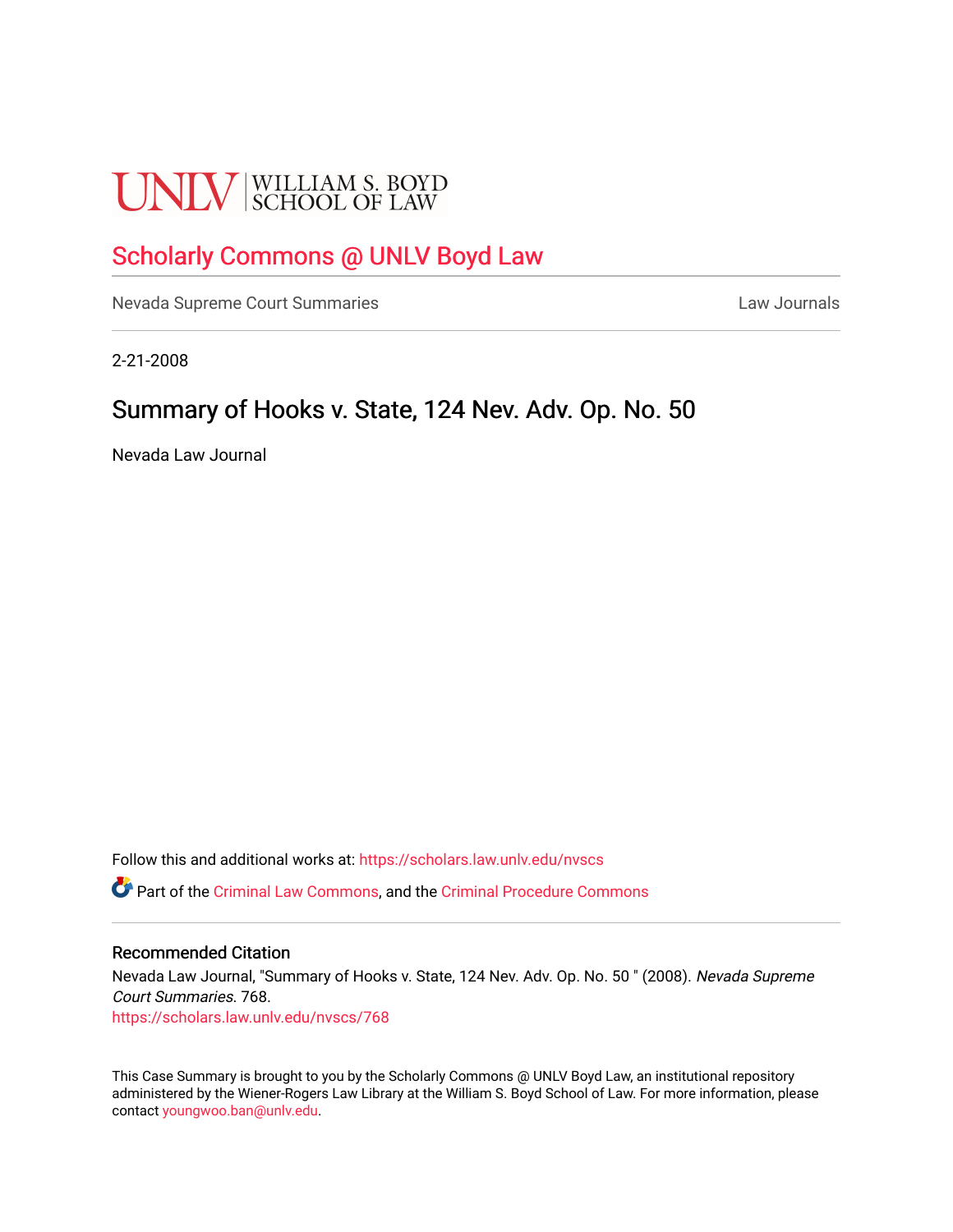## *Hooks v. State***, 124 Nev. Adv. Op. No. 5 (2008)[1](#page-1-0)**

## **CRIMINAL LAW – RIGHT TO COUNSEL**

#### **Summary**

Appeal from a judgment of conviction for the sale (two counts) and giving away (one count) of a controlled substance issued by the district court.

#### **Disposition/Outcome**

Reversed and remanded. Because the district court failed to conduct a sufficient *Farreta* canvass, $<sup>2</sup>$  $<sup>2</sup>$  $<sup>2</sup>$  and because the overall record did not evince a knowing, intelligent, and voluntary</sup> waiver of defendant's right to counsel, this case must be remanded to the district court for proceedings consistent with this opinion.

#### **Factual and Procedural History**

Appellant Hooks was charged with three counts of sale of a controlled substance on November 13, 2003. The State subsequently reduced one count of sale to one count of giving away a controlled substance. A public defender was appointed to Hooks at his justice court arraignment. However, at his preliminary hearing appellant requested to proceed without counsel. Hooks asked for, and received, a *Farreta* canvas by the justice court judge. At the conclusion, the appellant was allowed to proceed pro se. Still, the court appointed standby counsel.

Later, in district court, Hooks reiterated his desire to proceed pro se. The judge, $3$  warned appellant of the risks inherent in representing oneself and asked questions aimed at determining Hooks's education and awareness of the severity of the charges he faced. The judge then appointed appellant's standby counsel to continue in that capacity. Standby counsel later moved to withdraw, whereupon Hooks reiterated his desire to proceed pro se. In response, the judge scheduled a *Farreta* canvass for April 12, 2004.

 On April 12, 2004, the court appointed new standby counsel. Rather than go forward with the *Farreta* canvass, the court granted appellant's newly appointed standby counsel a continuance. Consequently, the district court failed to ever conduct a *Farreta* canvass; not at any subsequent hearing or at trial. A jury convicted Hooks on all counts. Further, the district court deemed appellant a habitual criminal and sentenced him to three concurrent prison terms of life with the possibility of parole after ten years.

 $\overline{a}$ 

<span id="page-1-0"></span><sup>&</sup>lt;sup>1</sup> By M. Charles Seaton

<span id="page-1-1"></span><sup>2</sup> Farreta v. California, 422 U.S. 806 (1975).

<span id="page-1-2"></span><sup>&</sup>lt;sup>3</sup> Stewart L. Bell, Eighth Judicial District Court Judge.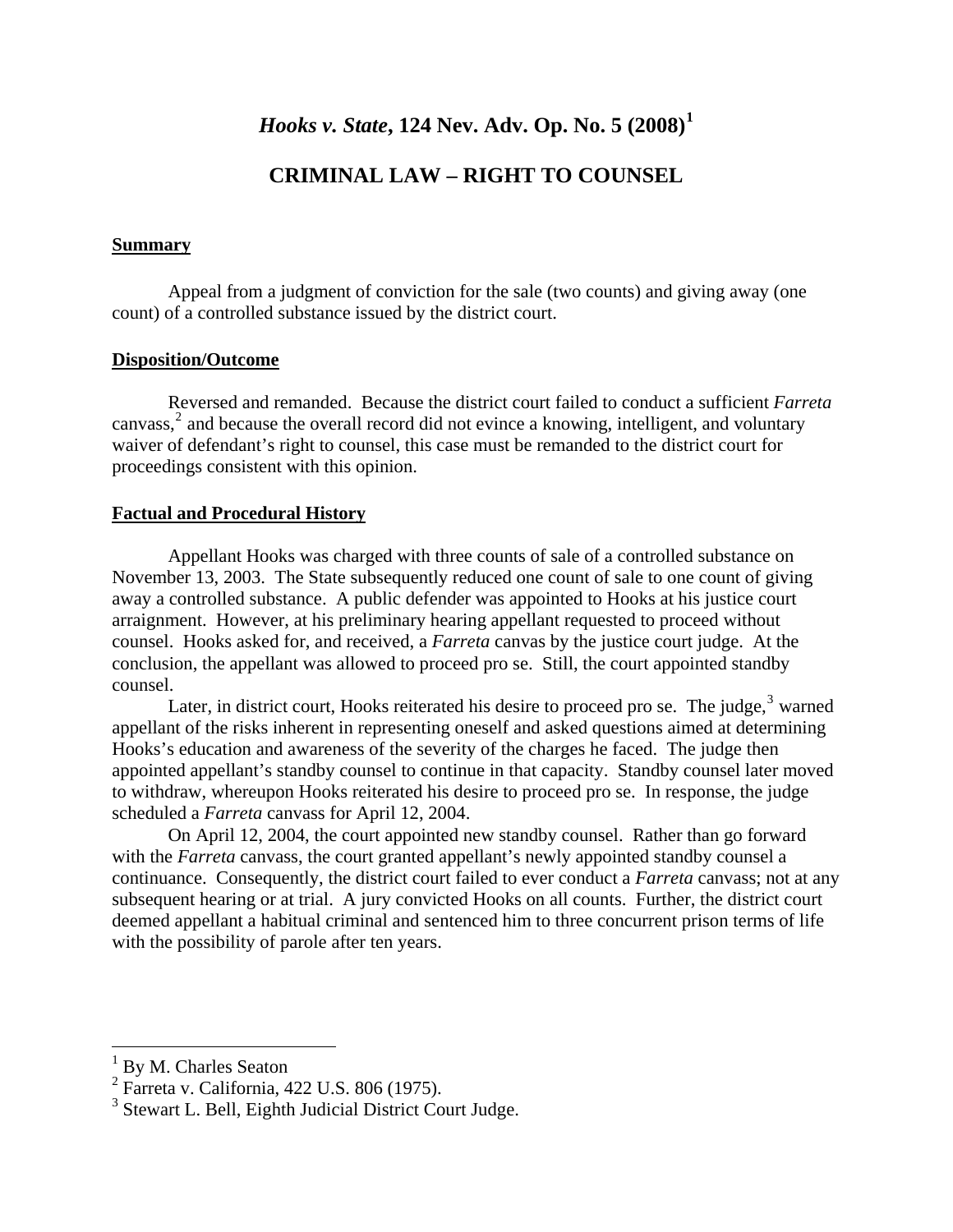#### **Discussion**

In this appeal, the Nevada Supreme Court examined whether the appellants constitutional right to counsel under the Sixth Amendment was violated. The Court held that the district court's failure to conduct a *Farreta* canvass – combined with the record's failure to indicate a knowing, intelligent, and voluntary waiver of appellant's right to counsel – required reversal of his judgment of conviction.

 The Court examined the scope of the *Farreta* canvass and the requirements for a valid waiver of the right to counsel, acknowledging that a defendant cannot "knowingly, intelligently, and voluntarily" waive the right to counsel unless he is fully apprised of the severe consequences he may face by proceeding in the absence of counsel.<sup>[4](#page-2-0)</sup> Further, the Court noted that whether a waiver is valid will depend upon the circumstances of the case.<sup>[5](#page-2-1)</sup> Also, the Court referenced its own pronouncement on the issue, codified at SCR 253 in 1997, which directs courts to "make a specific, penetrating and comprehensive inquiry" of the defendant to insure that he fully comprehends the risks of his decision to forego counsel.<sup>[6](#page-2-2)</sup>

 The Court noted that although prior precedent disavowed any absolute requirement for a "mechanical" *Farreta* canvass in every case, it also had counseled district courts to conduct a searching inquiry whenever a defendant sought to proceed pro se.<sup>[7](#page-2-3)</sup> The Court then took the opportunity in this case to reemphasize the importance of such an inquiry, in part by noting one favorable consequence; avoiding a new trial on the merits.

 In this case, the Court concluded that the record – viewed as a whole – did not demonstrate a valid waiver of appellant's right to counsel. It found the justice court's canvass insufficient, on its own, to constitute a valid waiver of the right. Further, the Court noted that the district court repeatedly failed, contrary to its earlier stated intention, to ever conduct an adequate *Farreta* canvass.

 The Court followed with an analysis of the district court proceeding, holding that Judge Bell's limited inquiries into appellant's awareness of the difficulties and dangers awaiting him if he continued pro se were insufficient to show a voluntary waiver of the right to counsel. The Court seemed particularly concerned about Hooks's apparent ignorance of his potential to face a finding of habitual criminal status, and the severe consequences this would (and did) have on his eventual sentence.

 Finally, the Court noted the inapplicability of harmless-error analysis to waivers of the right to counsel, and reversed and remanded Hooks's judgment of conviction.

#### **Conclusion**

In reversing the appellant's judgment of conviction, The Supreme Court of Nevada reemphasized district courts' duty to conduct a *Farreta* canvass and conduct a thorough inquiry into whether a defendant knowingly, intelligently, and voluntarily waived his right to counsel. Here, the court found the record, as a whole, insufficient to demonstrate that Hooks waived his right to counsel. Moreover, the Court cautioned that a justice court *Farreta* canvass will rarely

 $\overline{a}$ 

<span id="page-2-0"></span> $4$  422 U.S. at 835.

<span id="page-2-1"></span><sup>&</sup>lt;sup>5</sup> Wayne v. State, 100 Nev. 584 (1984).

<span id="page-2-2"></span> $6$  SCR 253(1-2).

<span id="page-2-3"></span><sup>7</sup> *Supra* at note 5.